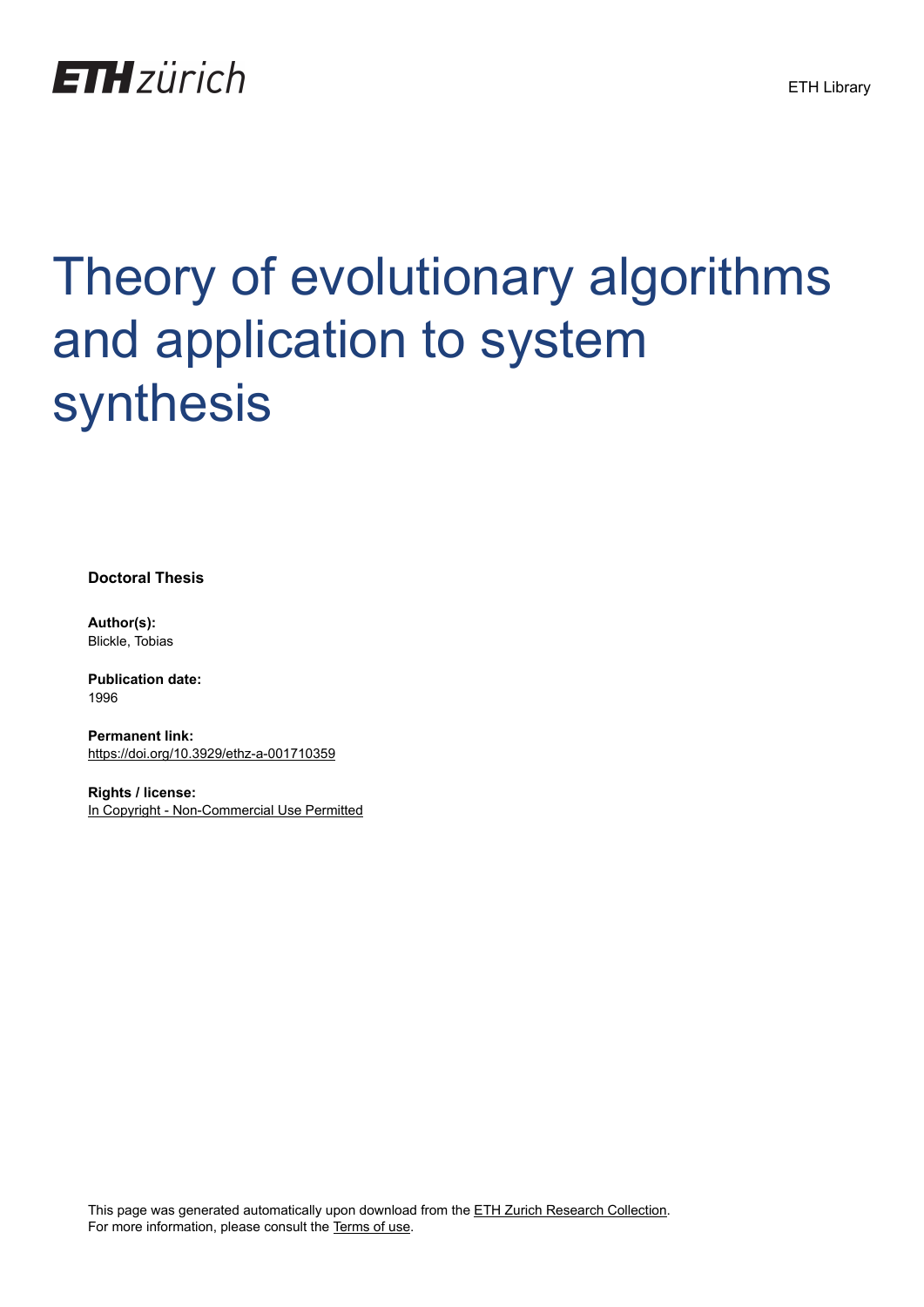### DISS. ETH  $ex.$  B

Diss. ETH No. <sup>11894</sup>

### Theory of Evolutionary Algorithms and Application to System Synthesis

#### A dissertation submitted to the SWISS FEDERAL INSTITUTE OF TECHNOLOGY ZÜRICH

for the degree of doctor of technical sciences



presented by TOBIAS BLICKLE Dipl.-Ing., University of Saarbrücken, Germany born January, 17th, 1967 citizen of Germany

accepted on the recommendation of Prof. Dr.-Ing. Lothar Thiele, examiner Prof. Dr.-Ing. Hans-Paul Schwefel, co-examiner

1996

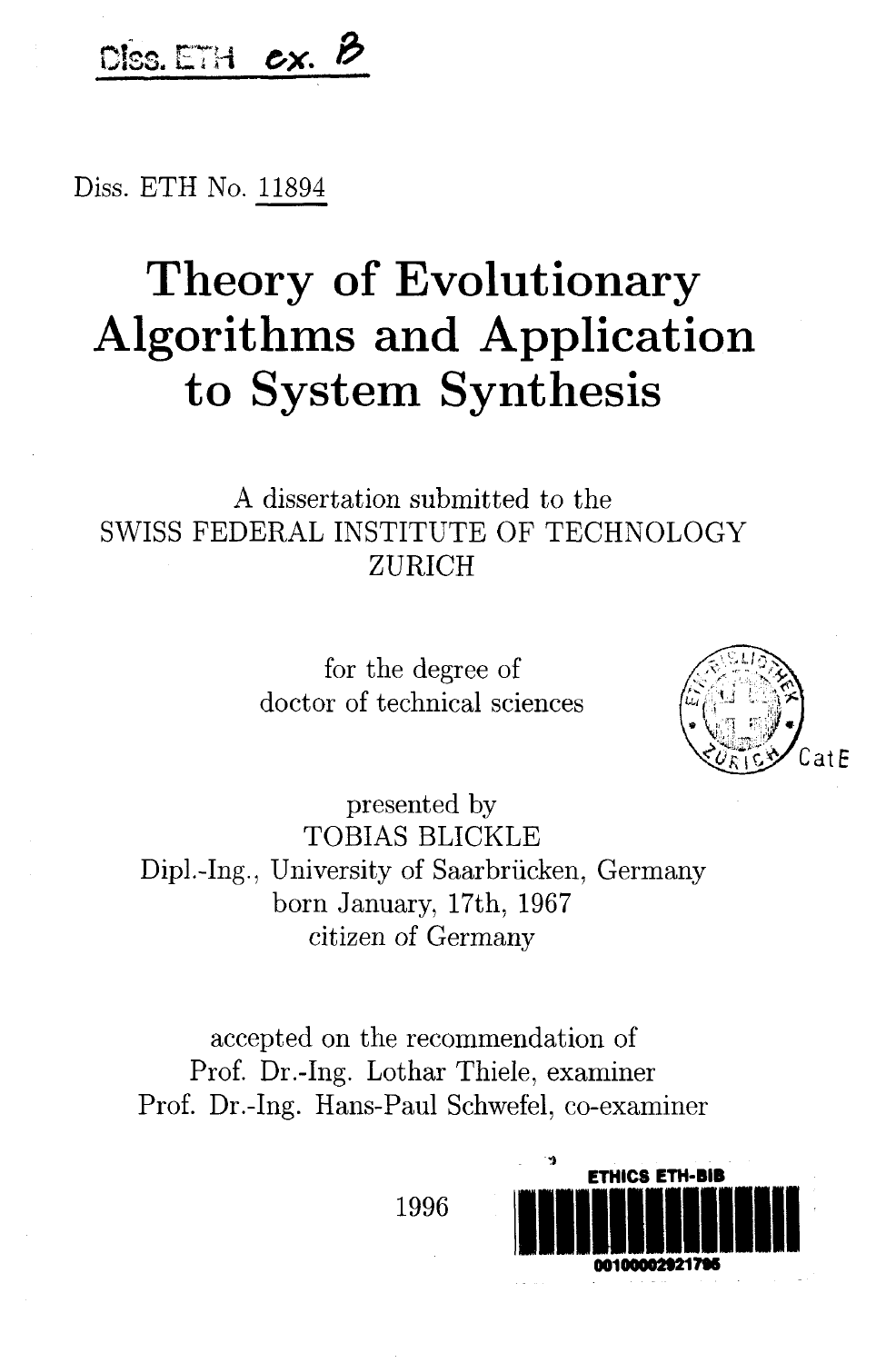## Kurzfassung

Die vorliegende Arbeit befasst sich mit dem probabilistischen Op timierungsverfahren der Evolutionären Algorithmen und deren Anwendung auf Probleme des automatisierten Entwurfs und der Optimierung komplexer digitaler Systeme, die aus Hardware- und Soft warekomponenten bestehen.

Im Teil I der Arbeit stehen Evolutionäre Algorithmen im Vordergrund. Sie sind ein heuristisches Suchverfahren, das auf eine Menge (Population) von zufällig ausgewählten Punkten (Individuen) des Lö sungsraums die "Grundprinzipien" der natürlichen Evolution anwendet: Selektion und zufällige Variation. Die Evolutionären Algorithmen werden zunächst in den Kontext der globalen Optimierung mit Nebenbedingungen eingebettet. Dabei werden die wichtigsten Ver fahren zur Behandlung von Nebenbedingungen vorgestellt, sowie ein neues Verfahren (IOS - individual objective switching) beschrieben und experimentell verglichen. Kapitel 4 befasst sich mit einer neuen formalen Beschreibung der Selektionsphase auf Basis von Fitnessverteilungen, die es erlaubt, Selektionsmethoden umfassender zu be schreiben, einheitlich zu betrachten und neue Erkenntnisse über den Einfluss der Parameter einer Selektionsmethode zu erlangen. Ein weiteres Kapitel ist der Variation (Rekombination) bei Evolutionären Algorithmen gewidmet. Da hier je nach Repräsentation des Problems (z.B. Vektor, Baum, Graph) völlig unterschiedliche Betrachtungen erforderlich sind, wird sich auf die Rekombination bei Baum-Repräsentation (sog. Genetischen Programmieren) beschränkt. Ein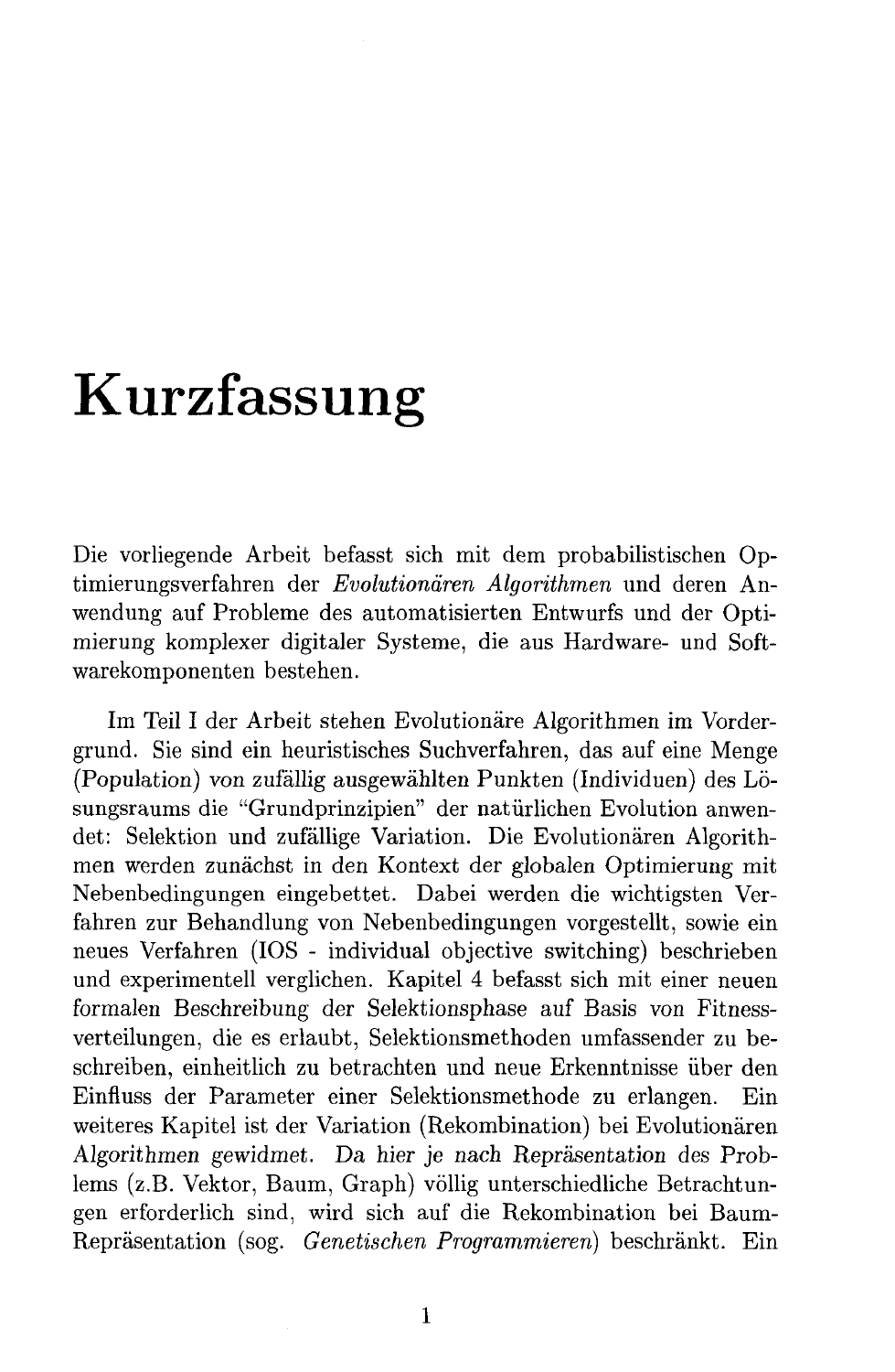wesentlicher Teil der Darlegungen behandelt das Problem des "Baumwucherns" (Bloating). Dazu wird eine neue Erklärung basierend auf der Redundanz in Bäumen vorgestellt und mit anderen Methoden zur Erklärung und Vermeidung von Wuchern verglichen.

Teil II der Dissertation ist der Anwendung der Evolutionären Al gorithmen zur Optimierung komplexer digitaler Systeme gewidmet. Damit sind insbesondere Systeme gemeint, die aus Hardware- und Softwarekomponenten bestehen und die durch eine hohe Komplexität aufgrund der Heterogenität ihrer Komponenten (Hardware/Software, analog/digital, elektrisch/mechanisch) ausgezeichnet sind. Bei diesen sogenannten anwendungsspezifischen Systemen (oder auch eingebetteten Systemen) ist eine computerunterstützte Synthese auf der relativ hohen Systemebene deshalb von grossem Interesse, weil sie eine Ver kürzung der Entwurfszeiten, eine Erhöhung der Zuverlässigkeit und eine Senkung der Entwurfskosten ermöglicht. Die wesentliche Aufgabe eines solchen Synthesesystems ist die Umsetzung einer verhaltensori entierten Beschreibung der Aufgabe (z.B. in Form eines Algorithmus) in eine strukturelle Darstellung aus Prozessoren, Spezialbausteinen, Speichern und Bussen unter Berücksichtigung von Nebenbedingungen (z.B. maximale Kosten, Reaktionsgeschwindigkeit, Datendurch satz). Bei einem solchen System stellen sich vielfältige Probleme wie zum Beispiel die Schätzung der Performanz, die Optimierung der Architektur und die Exploration möglicher Entwürfe.

Diese Arbeit behandelt die formale Beschreibung eines solchen Synthesevorgangs basierend auf einem neuen Graphenmodell, in dem die gesamte Problemstellung in einen sogannten Spezifikationsgraph umgesetzt wird. Auf diesem Graphen werden die Aufgaben der Systemsynthese (Allokation, Bindung und Ablaufplanung) definiert, sowie der Synthesevorgang als globales Optimierungsproblem mit Ne benbedingungen formuliert. Dieses Optimierungsproblem wird dann mittels Evolutionärer Algorithmen gelöst, wobei die im Teil I der Arbeit gewonnen theoretischen Erkenntnisse über Evolutionäre Algorithmen gewinnbringend eingesetzt werden. Schliesslich wird am Beispiel der Synthese eines Videocodec-Chips zur Datenkompression bei Be wegtbildern die Wirksamkeit des Ansatzes demonstriert und gezeigt,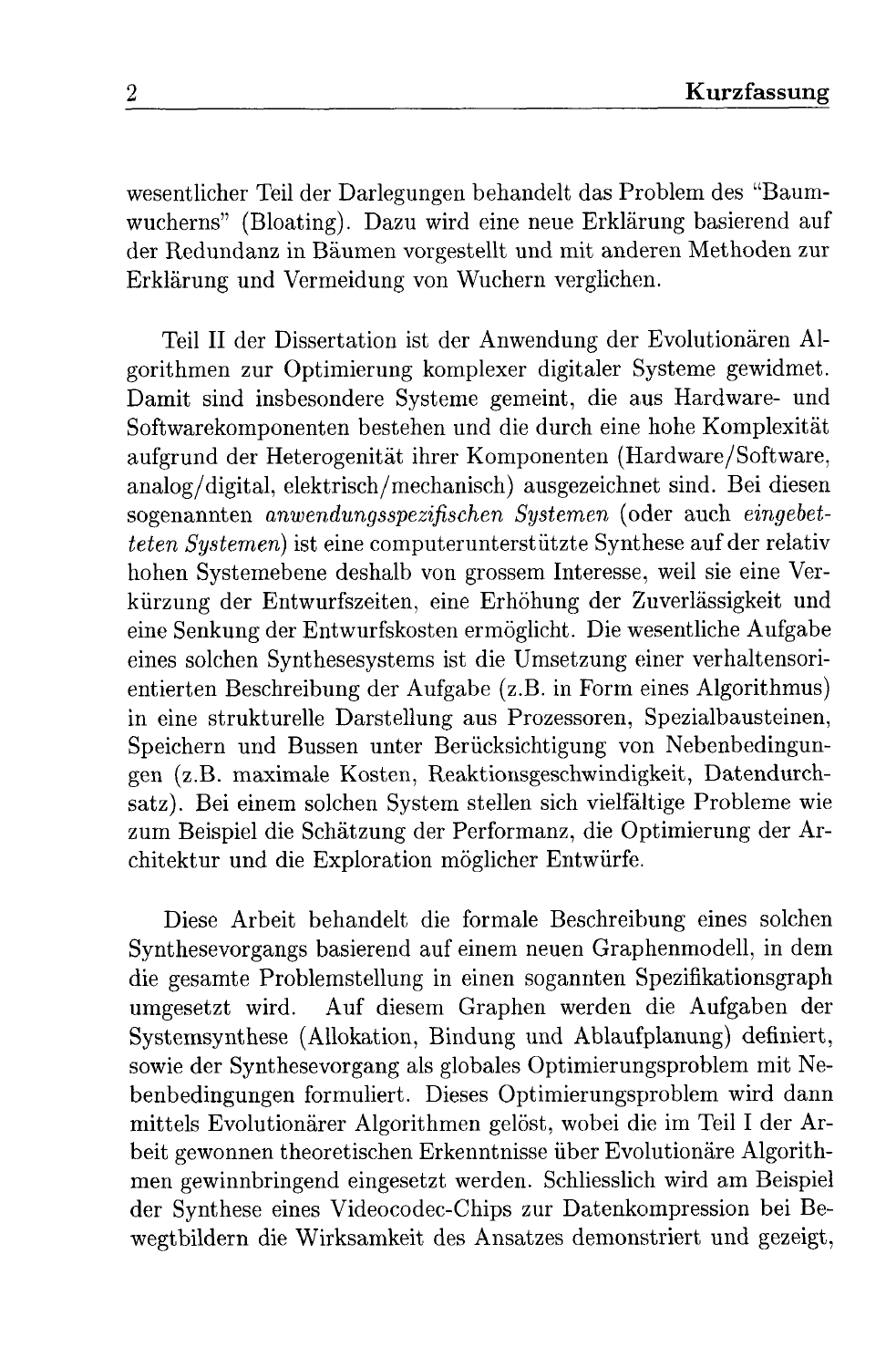dass es mit Evolutionären Algorithmen möglich ist, die Parteo-Punkte des Entwurfsraumes in einem einzigen Optimierungslauf zu bestimmen.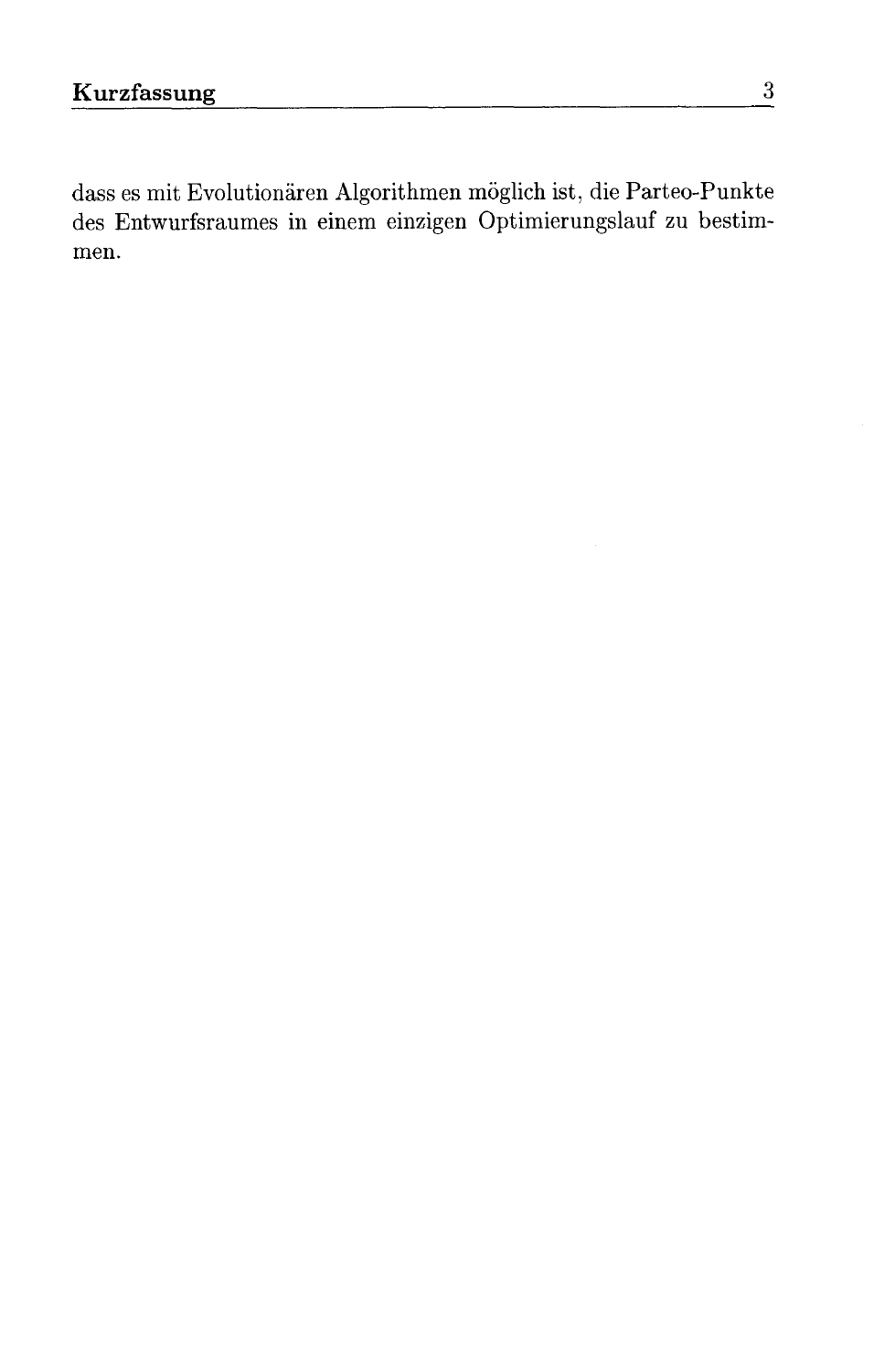### Abstract

The subject of this thesis are *Evolutionary Algorithms* and their application to the automated synthesis and optimization of complex digital systems composed of hardware and software elements.

In Part <sup>I</sup> the probabilistic optimization method of Evolutionary Algorithms (EAs) is presented. EAs apply the principles of natural evolution (selection and random Variation) to <sup>a</sup> random set of points (population of individuals) in the search space. Evolutionary Algorithms are first embedded in the context of global optimization and the most important and widely used methods for constraint-handling are introduced, including a new method called IOS (individual objective switching). This is followed by a new formal description of selection schemes based on fitness distributions. This description enables an extensive and uniform examination of various selection schemes leading to new insights about the impact of the selection method parameters on the optimization process. Subsequently the variation (recombination) process of Evolutionary Algorithms is examined. As different analysis techniques are necessary depending on the representation of the problem (e.g. bit string, vector, tree, graph) only the recombination process for tree-representation (Genetic Programming) is considered. A major part of the explanation treats the problem of "bloating", i.e., the tree-size increase during optimization. Furthermore, a new redundancy based explanation of bloating is given and several methods to avoid bloating are compared.